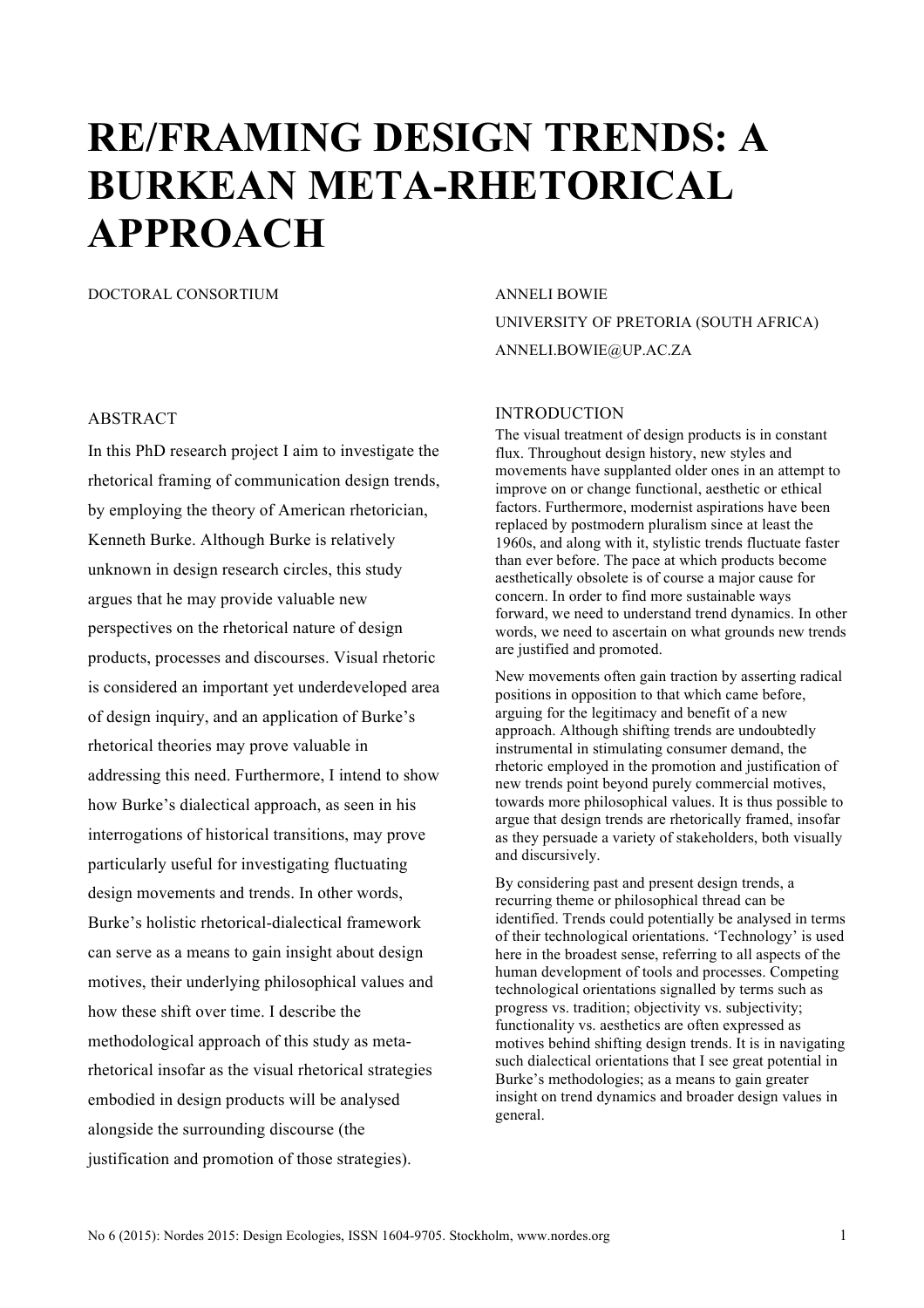#### AIM, OBJECTIVES AND METHODOLOGY

This project aims to investigate the rhetorical framing of design trends by applying Burke's theory in visual and discourse analysis. Owing to the conceptual and theoretical focus, a large part of the study will consist of a literature review. An important objective of the study is to make Burke's theories accessible to a design audience and to indicate how his theories may be valuable in the domain of design studies.

In order to illustrate Burke's theories three contemporary, and fairly different, case studies will be analysed:

- 1) the shift from 'skeuomorphic' interface aesthetics to what is currently known as 'flat  $design'.<sup>1</sup>$
- 2) 'neo-craft' aesthetics, or the widespread adoption of faux-craft effects in wide-ranging marketing contexts.<sup>2</sup>
- 3) current information visualisation practices, including big data visualisation and infographics. $3$

These design trends, being very different in kind and scope, highlight different facets of design practice and point towards different issues with regards to dialectical orientation and rhetorical argument. These trends have also been deliberately selected since they indicate dramatic aesthetic shifts, while being accompanied by a considerable amount of discourse / debate. Throughout the interpretive analyses, the historical design movements referenced as influencing the respective stylistic philosophies are also considered. One must pay attention to intertextual references, since trends do not develop in isolation. Preceding conceptions of 'good design' are regularly cited in the justification and promotion of new trends.

In addition to analysing the particular case study trends individually, Burke's dialectical approach will be adopted in the interrogation of broader design trend dynamics. As mentioned previously, the particular hermeneutic framework adopted in the study can be described as 'meta-rhetorical'. A second-level analysis, which looks at the rhetoric (discourse) behind the rhetoric (visuals), is employed; ultimately towards gaining greater perspective on the ideological motives behind practice.

# LITERATURE REVIEW

Kenneth Burke (1987-1993), an American literary and social critic in the mid-twentieth century, is relatively unknown outside the USA, but his work on New Rhetoric – rhetoric as applied to a broader range of

cultural production – is finding a wider audience in Europe and other parts of the world. Burke's theories are primarily concerned with communication, the use and effect of symbols, and language as related to ideological orientations. Burke thus offers a holistic methodology for thinking about how humans communicate and his theories extend beyond traditional rhetoric, into the realm of non-verbal symbols. Although Burke is commonly acknowledged for paving the way for the study of 'visual rhetoric' (Foss 2005), remarkably little has been written about his rhetorical theory from within design studies, possibly owing to his rather difficult and idiosyncratic style.

In addition to Burke's numerous publications on rhetoric (communication and symbol use) and dialectic (material and linguistic transformations and oppositions), I aim to consult theorists who investigate the rhetorical nature of design products and processes, as well as design trend dynamics.

Anne Tomes and Peter Armstrong (2010) provide valuable insights on how trends operate by analysing the key values associated with major historical design movements. They contend that "[a]ny particular conception of 'good design'… tends to privilege certain virtues whilst neglecting or suppressing others. Because design can never satisfy all of its stakeholders, there is always the potential for a 'revolution' in which the virtues prioritized by an existing order are rejected in favour of those currently suppressed" (Tomes & Armstrong 2010).

However, the cyclical nature of fluctuating values identified by Tomes and Armstrong does not imply the simple replication of previous styles, nor the automatic shift from one trend to another. Designers still need to motivate their decisions (mostly to clients, but also to themselves) when developing or adopting new styles. Richard Buchanan (2007) points out how this is of course a natural rhetorical situation, since the "radical indeterminacy at the heart of all design problems" requires designers to persuade all stakeholders of a particular course of action. This persuasion, as Buchanan points out, occurs through the non-verbal design product itself, as well as on a verbal level throughout the design process. It is argued here that both these levels could be explored simultaneously through meta-rhetorical inquiry.

Buchanan also strengthens the argument made here for thinking more critically about the trends that designers regularly concern themselves with. Buchanan (2001) argues that in a relatively young discipline such as design, "philosophic assumptions operate powerfully but are seldom articulated clearly or in productive relationship with alternative assumptions – in effect, ignoring the ecology of culture of which they are only a part". Buchanan thus warns against employing any philosophical position as "merely another weapon in a battle for the dominance of a partisan view rather than a productive tool for collective inquiry" (Buchanan 2001).

<sup>&</sup>lt;sup>1</sup> As examples the Microsoft Windows 8 interface will be analysed alongside transitions in Apple's Mac OS X.

<sup>&</sup>lt;sup>2</sup> Various visual examples will be selected depending on the availability of both motivational and critical discourse.

<sup>&</sup>lt;sup>3</sup> Again, particular examples will be chosen based on the amount of surrounding discourse available for analysis.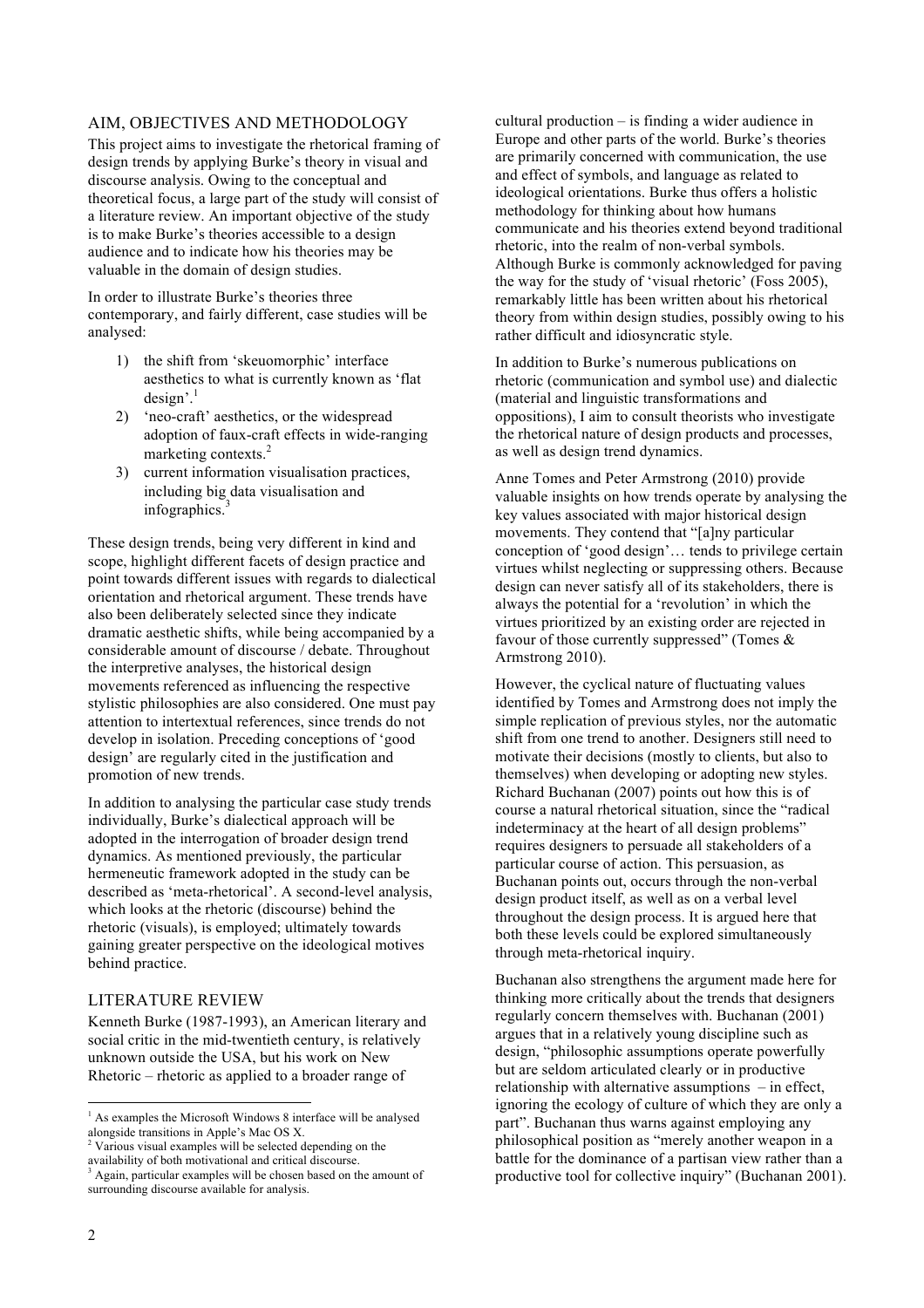Such partisan arguments are clearly visible when designers move "from one fad to another, with too little cumulative memory and knowledge to show for it" (Buchanan 2001).

Buchanan, with his background in rhetoric, is one of the most prominent advocates of rhetorical perspectives for design and one of the few design theorists to acknowledge the analytical potential of Burke's theories. Buchanan (2001) only briefly mentions Burke, but appears to find inspiration in his approach to reveal multiple meanings and underlying philosophical assumptions.4 I am proposing that a systematic and indepth interpretation and application of Burke's theory can provide valuable new perspectives on the rhetorical nature of design products, processes and discourses, within the context of shifting design trends.

# A BRIEF EXPOSITION OF BURKE'S THEORY

Burke's concept of *identification* in particular opens up greater possibilities for examining rhetorical strategies in visual design contexts. Burke (1951) explains that "the key term for the old rhetoric was 'persuasion' and its stress was upon deliberate design. The key term for the 'new' rhetoric would be 'identification', which can include a partially 'unconscious' factor in appeal". From a design perspective this is useful, since designers often utilise visual rhetorical strategies subconsciously, while audiences identify with certain messages or products without being overtly persuaded, as by an argument.

Burke's dialectical method involves exploring issues by distinguishing between and testing various competing dualities. The fluctuation between opposite forces or attitudes throughout history is a recurring theme in many of his writings. Burke for instance considers how ideology changes throughout Western history, through the terminological coordinates of *acceptance* and *rejection*. He sees ideology as a system of ideas in continual flux, changing and adapting to the environment; not as a "monolithic system" but rather as divergent and dynamic, inclusive of competing subdivisions. It is possible to argue that design trends operate along these coordinates of acceptance and rejection. As Tomes and Armstrong (2010) point out, a trend typically develops as an alternative to a dominant aesthetic style. The trend becomes increasingly popular to the point where it can no longer be described as counter, after which a new trend emerges by rejecting mainstream values.

Although postmodern design practice no longer strives towards the ultimate aesthetic, the rhetoric surrounding contemporary trends as antidotes or solutions nonetheless perpetuates a kind of hierarchical thinking. In other words, new design approaches are sold as 'better', not merely 'different'. Burke's observations on *hierarchy* and the human drive towards *perfection* (what he refers to as *entelechy*) may be useful here. According to Burke, this human drive coupled with an increasingly specialised industry leads to the conditions of *occupational psychosis* and *trained incapacity*, where particular ways of thinking or doing are perpetuated in the name of progress, thus going unchallenged. Designers also fall into this trap when they perpetuate practices without considering broader social and environmental implications.

Although designers have made important changes in the last few decades, these changes are now considered incremental and utterly inadequate. The situation calls for a far more radical reconsideration of what design is, and what it can and should do. According to John Wood (2013), such a radical rethinking of design can be achieved through *meta-design*; the redesigning of design in order to bring about a necessary paradigm change. This ties in well with Burke's primary goal, to always question paradigms, so they may be challenged if necessary. Metadesigners, like Burke, see much value in language, to assist in exposing paradigms, but also to shift paradigms through re-languaging.

One instance of re-languaging is seen in Frascara's (2008) preference for the term design 'response' in opposition to design 'solution'. The humble new term acknowledges how design products alleviate one problem only to create a myriad of unforeseen problems. This approach would resonate with Burke, who does not support any new ideological orientation as an antidote to a previous ideology; instead, he proposes to demystify all ideologies as both functional and dysfunctional (Beach 2012). Thinking about function and dysfunction simultaneously is in line with Burke's dialectical method, where opposite views are considered simultaneously, as a means to generate "maximum selfconsciousness of the human condition" (Cratis Williams 1993). One way of achieving such greater selfconsciousness is by looking for the *terministic screen* in a situation; the way in which any "*reflection* of reality… must be a *selection* of reality; and to this extent it must function also as a *deflection* of reality" (Burke 1966). Any designer's selection is simultaneously a deflection, and in consciously considering deflections, greater insight about motive can be gained.

Burke's proposed method for dialectical analysis is what he refers to as the *Dramatistic Pentad*, where five terms are used to rhetorically analyse motives: *Act*, *Scene*, *Agent*, *Agency*, *Purpose*. The method involves identifying the dominant term in the discourse and to subsequently investigate how the terms are interrelated through various 'ratios'. A *Scene-Act* ratio, for instance, could illustrate the manner in which Behaviourists attribute action (*Act*) to environmental influences (*Scene*). An inverted *Act-Scene* ratio, on the other hand, would emphasise the impact that an act may have on the environment. In Pentadic terms, the well-known design maxim 'form follows function' can be interpreted as emphasising *Purpose*, with *Purpose-Act* or *Purpose-Agency* ratios revealed. As another example, one might find that the *Agent* (maker) is emphasised in movements

 <sup>4</sup> Buchanan (2001) develops a model for *Generative Principles in Design Thinking,* which loosely resembles Burke's pentadic method.